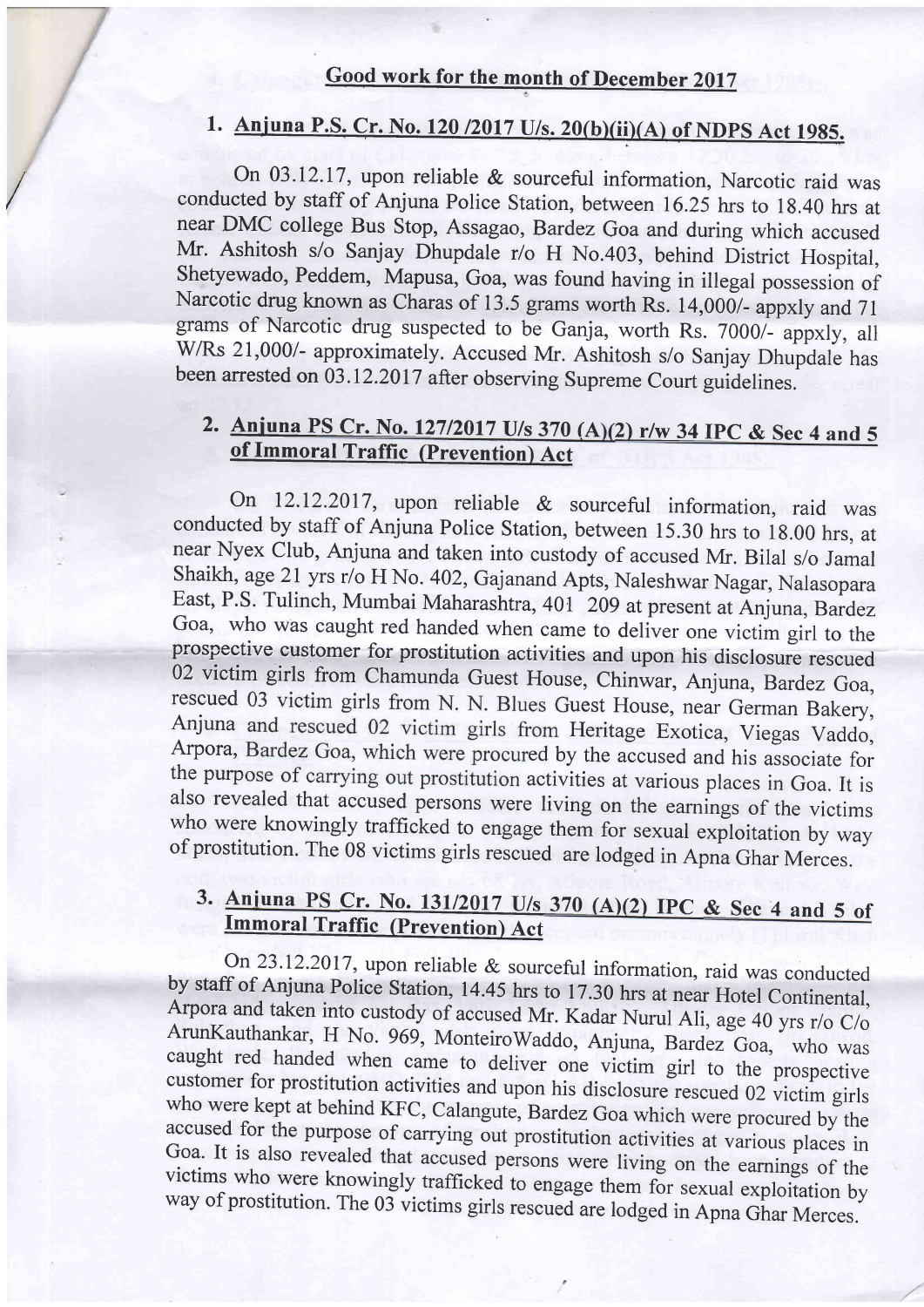### 4. Calangute PS Cr.No.241/17  $u/s$  20(b)(ii)(A) of NDPS Act 1985:-

/

On 05 .12.17, upon reliable & sourceful information, Narcotic raid was conducted by staff of Calangute Police Station, between I7 .30 hrs to 20.15 hrs at behind Holy Cross Chapel, Aradi Candolim Bardez Goa and during which accused 1. Mr. Lanny Fialho r/o Aradi, Candolim Bardez Goa, 2. Mr. Susanta Kumar Sahoo, n/o Dakhinkul, Khadianga, Balichandrpur, Jajpur, Odisha & 3. Mr. Pravesh Bnamber Samal, n/o Patunian, Patunia, Balichandraur, Jajpur, Odisha were found illegally cultivating a cannabis plant in property owned by accused No. 1 and further accused No. 2 and No. 3 took care and gardened the said cannabis plant weighting 10.8 kilogram and worth Rs. 10,00,000 /approx. which was seized under search and seizer panchanama. Accused Mr. Susanta Kumar Sahoo & Mr. Pravesh Bnamber Samal were place under arrest on22.12.17.

### 5. Calangute PS Cr.No. 264/17 u/s 22(c) of NDPS Act 1985:-

On 2I.I2.I7, upon reliable & sourceful information, Narcotic raid was conducted by staff of Calangute Police Station, between 02.15 hrs to 05.20 hrs at near Savitri general store, Annavaddo Candolim and during which accused Mr. Jerry Alex, Ivoirienne National, n/o Abidjan Ivory Coast, was found with an illegal possession of  $0.440$  grams of LSD paper w/Rs.240,000/- and 14.130 grams of MDMA w/RS.150000/- all W/Rs.  $3,90,000$ /- approximately and the same was attached under search and seizer panchanama from the possession of accused person. Accused has been arrested.

#### 6. Calangute PS Cr.No.247/17 u/s 370, 370(3) r/w 34 IPC and 4,5, & 7 of ITP Act:

On 16.12.2017, upon reliable & sourceful information, raid was conducted by staff of Calangute Police Station, between 12.35 hrs to 14.30 hours, near Bodkowod, Wadakade, Porbavaddo, Calangute-Goa and during the raid, two victim girls who are n/o 68/1A, Alipore Road, Alipore Kolkata, West Bengal and Anchal-Runni Saidpur, village-Raepur, Raepur, Sitamarhi Bihar were rescued, who were procured by the accused persons namely (1) Firoj Khan s/o Khoorshid Khan, r/o 660-4/05, L. Hansabhai Chawl, Prem Nagar, Bandra Plot, Jogeshwari, East Mumbai and (2) Vijay s/o Madanlal Mohanpuria, R/o H.No.3 15, Mehendi Ka Bas, Park Okha Mohalla, Theatre Colony, Jaipur, Rajasthan, and the victim girls were brought by them near Bodkowod, Wodakade, Porbavaddo, Calangute-Goa on two separate scooters bearing registration No. GA-03-D-7854 and GA-03-AB-9115 for supplying them to the prospective customers for the purpose of prostitution and accused persons were<br>found living on the earnings of prostitution in the vicinity of public place. Both accused persons are placed under arrest .Victims girls rescued are admitted to Protective Home.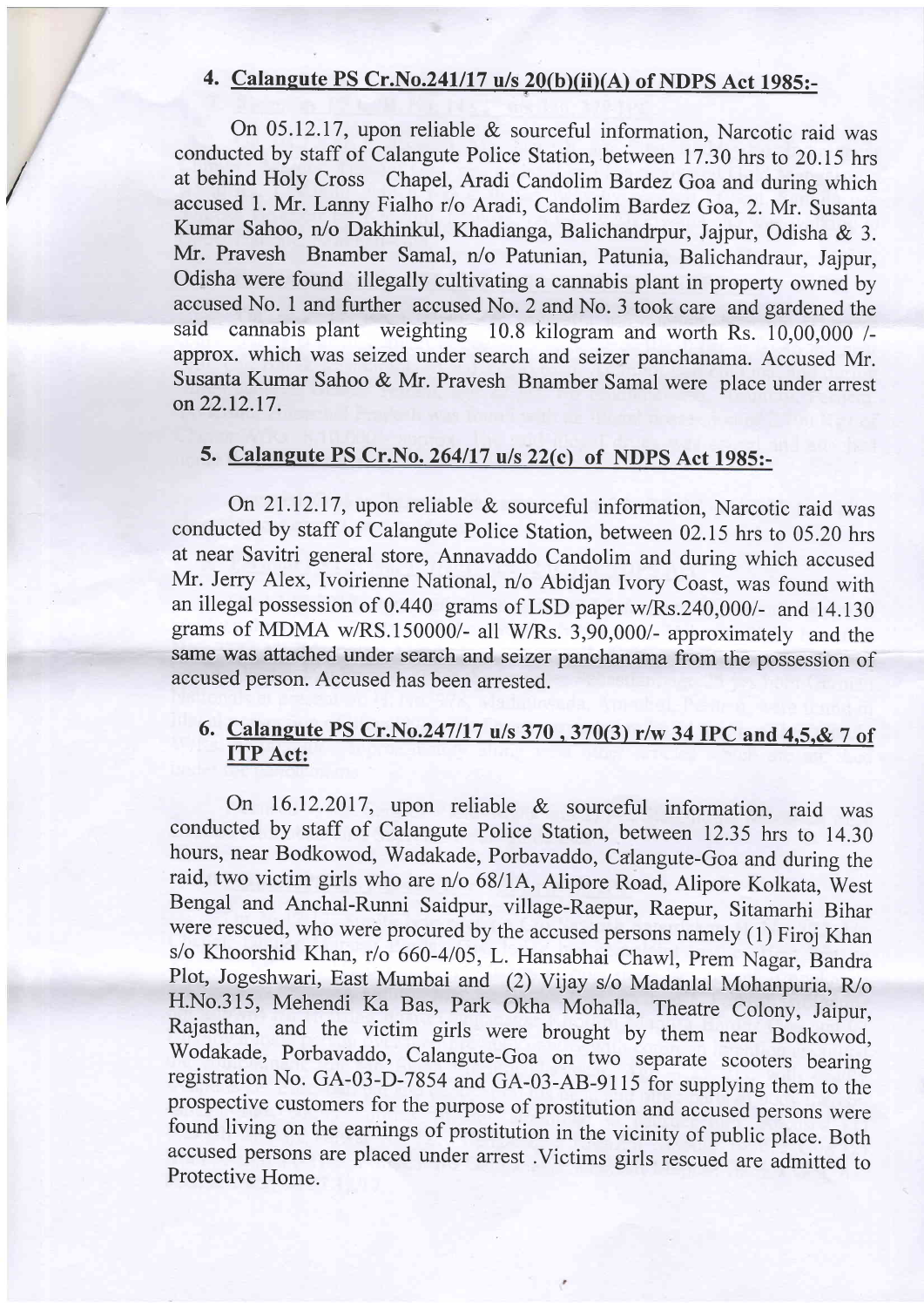#### 7. Bicholim PS C. R. No. 145/17 u/s 356, 379 IPC.

/

On 04.12.2017, accused Mr. Nagesh s/o Sina Reddy r/o Indiranagar Chimbel, Merces, Tiswadi Goa, was arrested and has recovered Gold Mangalsutra worth Rs. 1,00,000/- which was snatched away by accused of Smt. Sankita w/o Santosh Govekar r/o Khorlim, Mapusa, on 04/12/2017 while she was walking at Upper Harvale, Sankhali-Goa.

# 8. Pernem PS Cr. No. 182/2017 u/s 20 (b) (ii) (C) of NDPS Act

On 20.12.17, upon reliable & sourceful information, Narcotic raid was conducted by staff of Pernem Police Station, between 01.30 hrs to 03.45 hrs near Chill Out Bar & Restaurant, Agar-Korgao road, Arambol Pernem Goa, and during which accused Omkar Tejram, age 22 yrs, r/o Madhalawada, Arambol, Pernem, n/o Kullu, Himachal Pradesh was found with an illegal possession of 2.700 Kgs of Charas W/Rs. 8,10,000/- approx. The said illegal drugs was seized and attached under the panchanama.

Accused Omkar Tejram, was arrested on 20.12.2017 at 05.15 hrs, after observing Supreme Court guidelines.

# 9. Pernem PS Cr. No. 177/2017 u/s 22 (C) of NDPS Act

On 12.12.2017, upon reliable & sourceful information, Narcotic raid was conducted by staff of Pernem Police Station between 01.35 hrs to 03.30 hrs at H. No. 378, Madhlawada, Arambol, Pernem, and during which accused 1) Mr. Sergius Victor Manka, and 2) Mr. Steinmuller Sebastian, age 25 yrs both German Nationals at present r/o H. No. 378, Madhlawada, Arambol, Pernem, were found in illegal possession of illegal Narcotic Drugs suspected to be 64 grams of LSD liquid W/Rs. 64,00,000/-, approximately along with other articles which are attached under the panchanama.

Accused 1) Mr. Sergius Victor Mank and 2) Mr. Steinmuller Sebastian were arrested after observing supreme court guidelines.

# 10. Mapusa PS Cr. No. 412/17 u/s 307 r/w 34 IPC

On 26.12.17, Sunita Narvekar r/o C/o Santosh Satardekar, H. No. 122, Nr.<br>Chapel, Dhuler Mapusa Bardez Goa lodge her complaint to the effect that on<br>26.12.17 between 15.30 Hrs to 15.40 Hrs at opposite Chandrakant Amonkarais causing him bodily injuries, thereby attempted to Murder him. Accused (1) Prakash Shivaji Talwar r/o 121, Ganganagar Khorlim Mapusa Bardez Goa (2) Irfan Shaikh s/o Harun Shaikh r/o Ganganagar Khorlim Mapusa Bardez Goa, has